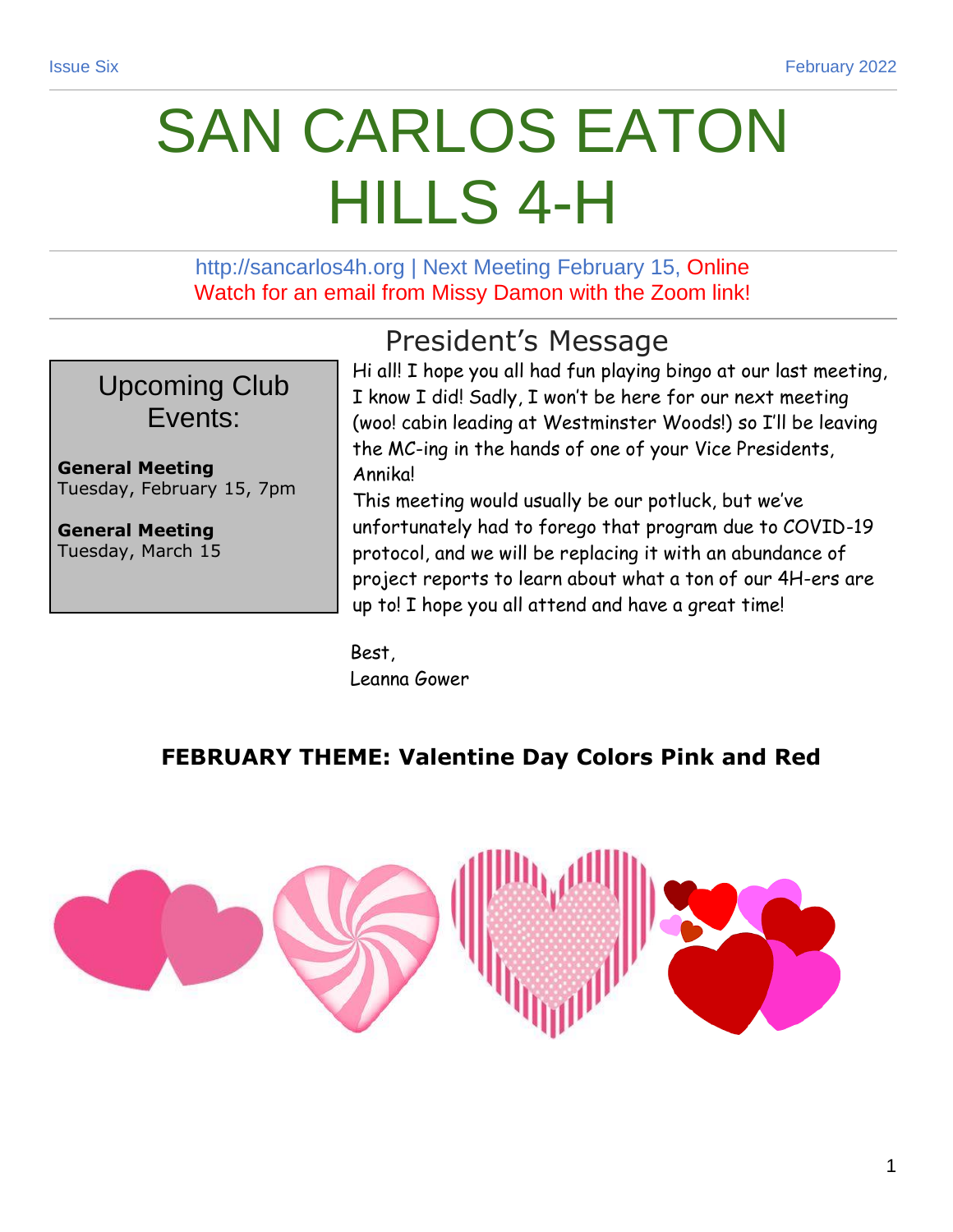# **Member Photos for Website**

The San Carlos Eaton Hills 4-H Club group photo on the club website is a great way to look back at our club in the future. This year due to covid we are not taking a group photo. Instead, similar to last year we will be making a photo collage. If you do not see your photo on the website please send it to [robert.lewit@gmail.com](mailto:robert.lewit@gmail.com).

# **Newsletter Articles**

Every 4-H member is encouraged to write articles for the newsletter. Writing a newsletter article is a great way for youth to get their writing, illustrations, or photos published! Articles do not have to be very long, they can be anywhere from a few sentences to a few paragraphs. Younger members who can't write an article on their own can tell their parents what to write and submit a drawing that goes with the article. Adding pictures and drawings is a great way to make your article more interesting. A newsletter article can be about anything 4-H related. You can write about something you did at the last General Meeting, your last project meeting, or a 4-H event you attended. Once you have written your article you can submit it to [sceh4hnewletter@googlegroups.com](mailto:sceh4hnewletter@googlegroups.com). Make sure to be creative and have fun with your articles! If you have any further questions please feel free to ask.

# **County Directory Art Contest**

Congratulations to our very own club member April Anderson, whose entry in the directory cover contest won first place!



## **Member Reports**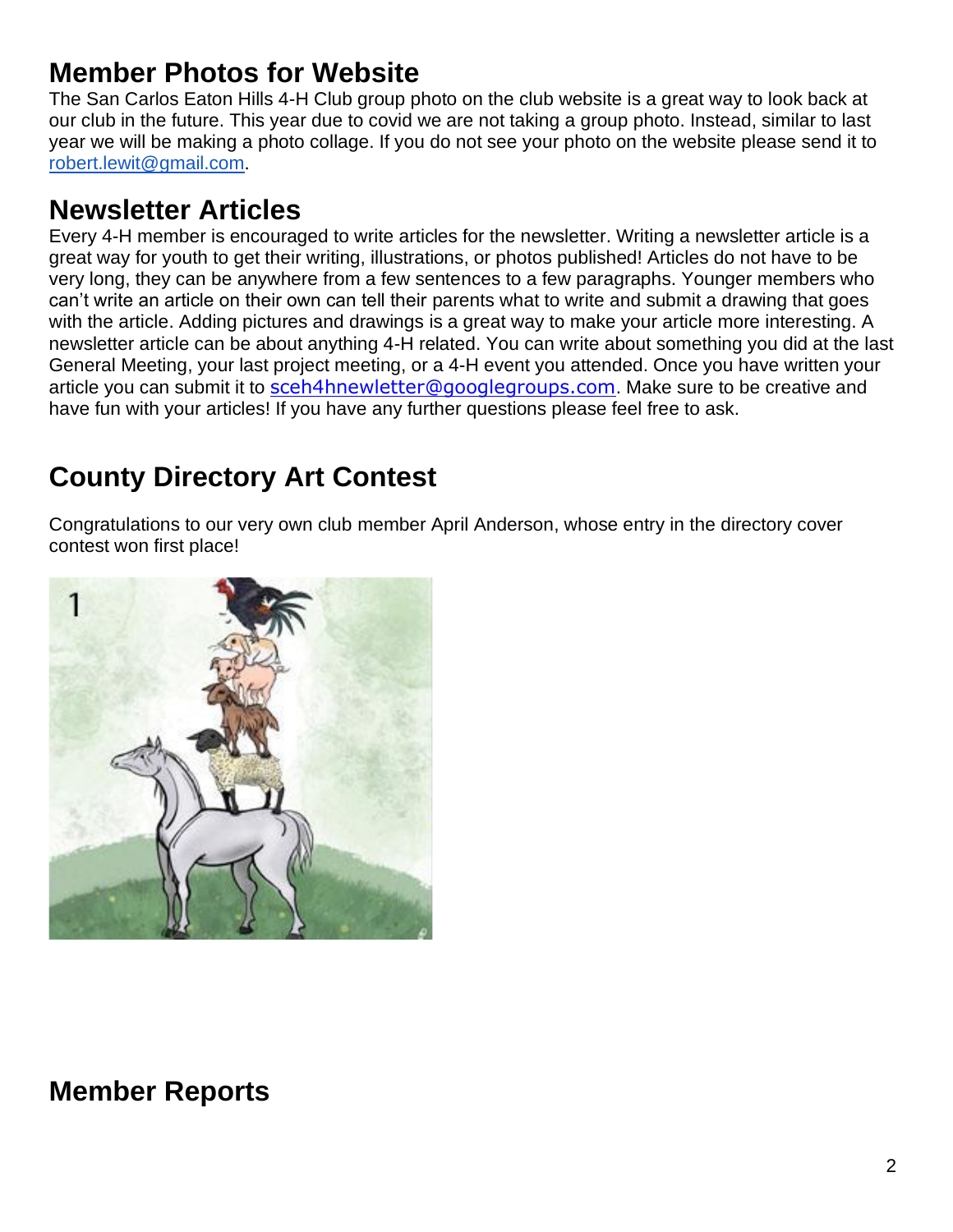### **Picking Out Goats**

A few members of the goat project went and picked out their goats for this coming 4-H year!. They went to a goat breeder in Jackson California and 3 of them each got one goat. All of the goats are wethers (castrated males). They will be bringing their goats to join the 4-H farm at the end of February so stay tuned for more goats to enjoy!



-Lucy Winmill, Tammy Powell, Kian Badiei

#### **4-H Christmas Caroling at Carlmont Gardens Nursing Home**

#### -Vaida Overmon **Presentation Project**

We have had a couple of meetings for the presentation project. Taylor had us writing short speeches with topics she gave us. Everyone had a different topic. My topic was the second amendment. I had 15 minutes to write a speech and present it to our group. I was nervous about it but it went ok. Other